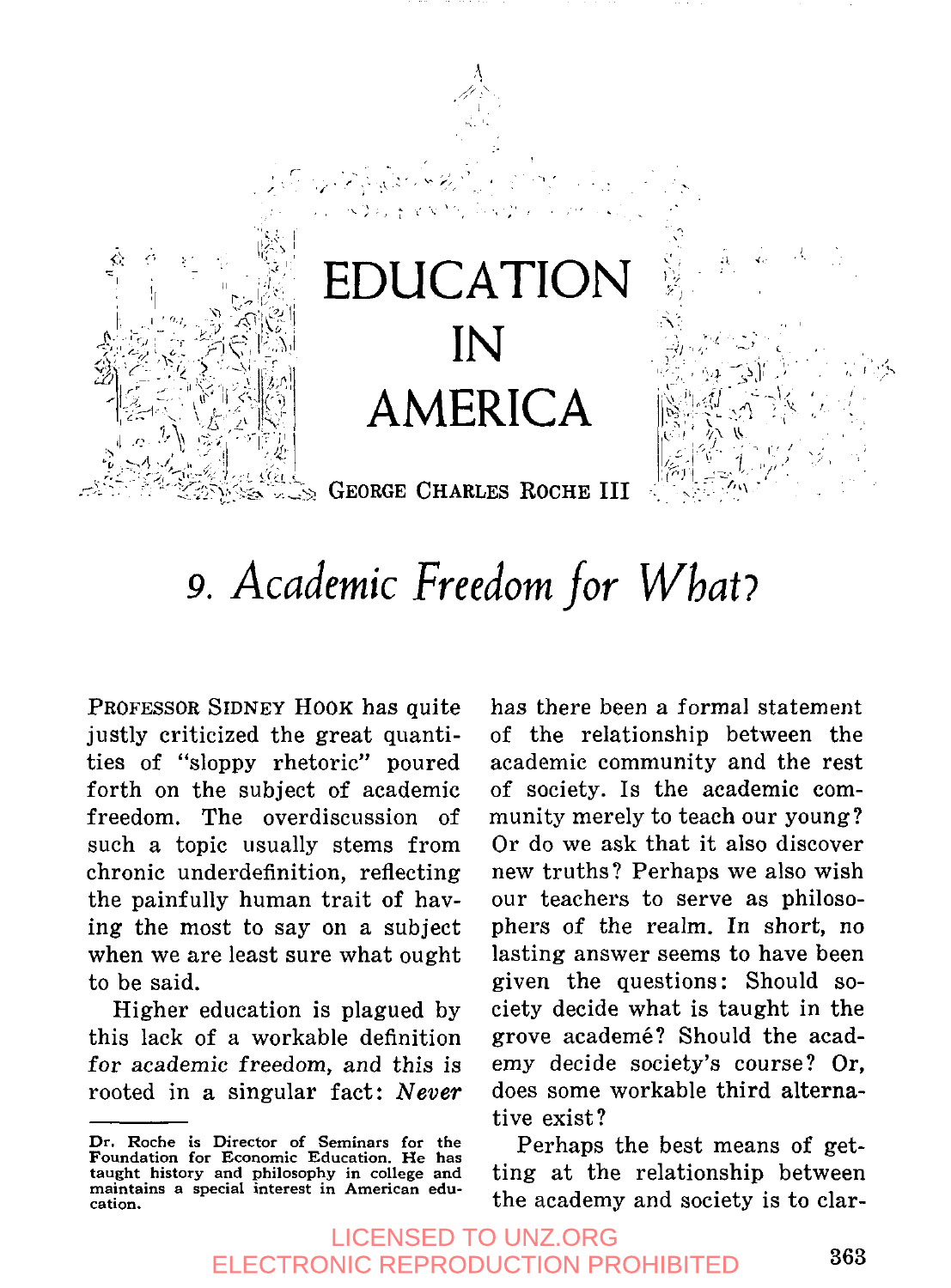ify what we have in mind when we discuss the education of the individual student. The student is the vital link between academy and society, since it is the student in whom both have a common stake. In the last analysis, we want one thing for the student: freedomi.e., the achievement of that capacity for *internal* self-determination allowing him to become a whole man, his own man. How is this freedom to be achieved'? It must be achieved through knowledge, through the development of a capacity for self-discipline, through an understanding of the obligations and privileges involved in life.

Freedom for the student surely cannot be attained without freedom for the teacher. Freedom to think, to challenge the common view on occasion, would therefore seem an absolute requirement if education is to achieve the full development of the individual student. Does this freedom to develop and state one's own views have no limitation? Many of those who discuss academic freedom insist that *any* restraint is unwarranted, since it interferes with a mysterious and ill-defined "universal dialogue." Others would insist that, while the freedom of *research* must be unlimited, society has a right to censor what its young people are taught. In effect, the teacher would be told, "Think what you like, but teach only what the majority approves."

Both of the above positions tend to be mere caricatures. Few actually advocate a literal freedom to teach *any* idea, however socially unacceptable it might be. An equally small number actually advocates a literal enforcement of censorship over the classroom teacher. The desirable norm lies somewhere between the two. Surely anyone qualified to teach the young should ideally already possess the inner freedom, the selfdiscipline, the necessary internal check of the truly civilized man, to maintain the standards of **his** ideas and values on such a high plane that parents should have no grounds for complaint. By the same token, parents should have sufficient confidence in the standards of teachers to allow them a free hand.

The trouble lies in the fact that many teachers no longer seem to operate within the framework of values constituting civilized behavior. Such teachers seem to have adopted the totally relative standards so damaging to modern society. Parents are not to be blamed for recognizing that teachers who themselves lack standards of value are ill-prepared to impart the proper values to the young. This may explain why some par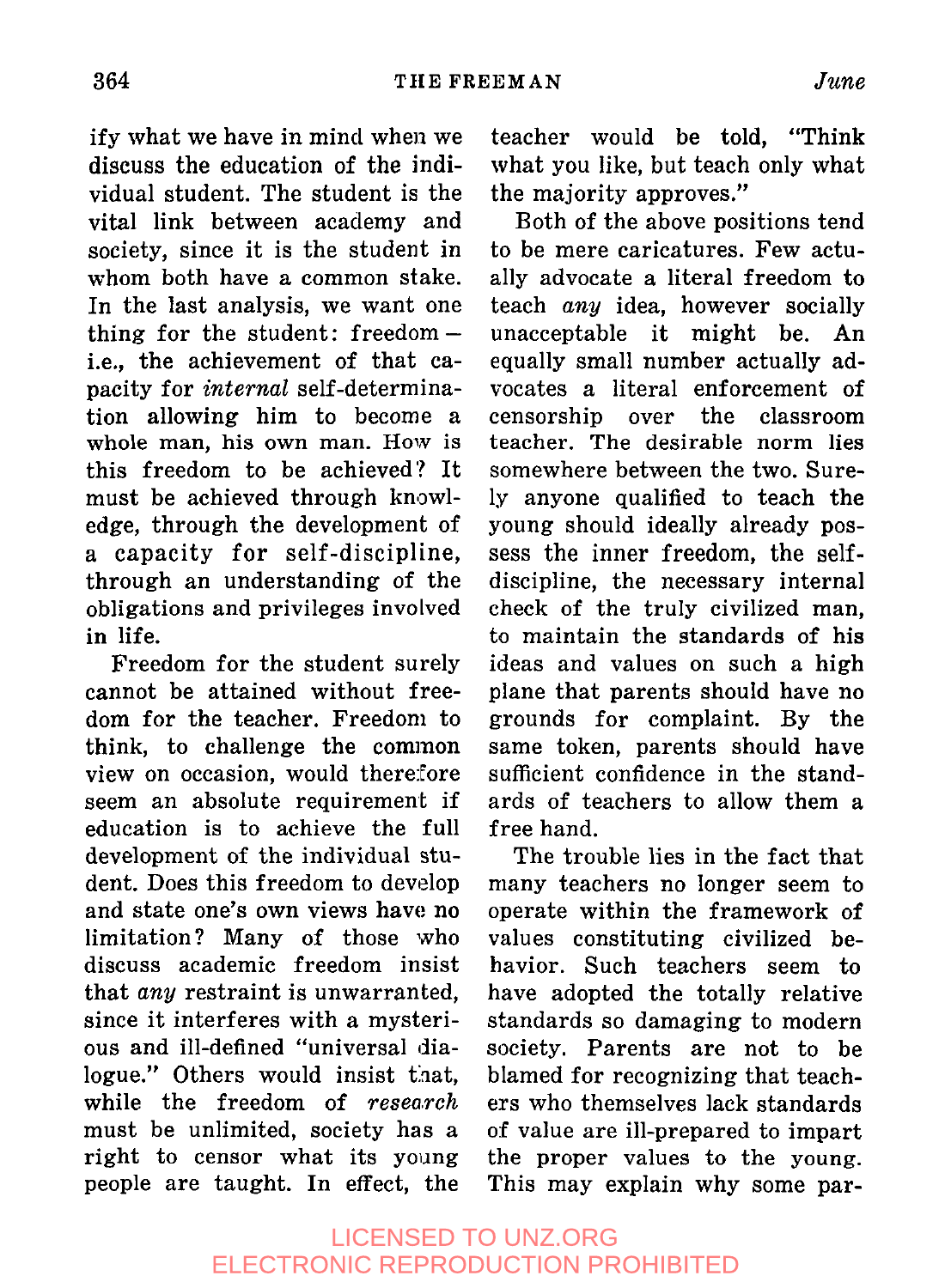ents desire to censor the classroom offerings of the teacher.

Such a desire may be understandable, but it is unacceptable if freedom for student and teacher is our goal. Merely substituting one set of wrong ideas for another set, trading license for repression, will not produce the desired effect.

If the teacher is to lead the student on the high road to internal freedom, to his development as a unique person, he must be free himself; free to pursue his speculations, free to express the results of his findings. Such a teacher is more than an employee hired to teach the young. He becomes a seeker after truth, dedicated to explaining that truth to those who will follow. Academic freedom thus becomes an expression of sufficient confidence in the teacher to allow that process to operate.

#### **Relativism**

Still, the search for truth carries with it the assumption that truth *does* exist. The alleged *"ob*jective" approach of many present-day educators contains no such assumption. All ideas are to be presented to the student without that evil of evils, the "value judgment." Such relativism finally denies *all* values, thus destroying the framework of civilized value within which meaningful individual choice must be made. Christ,

Socrates, and the other great teachers of history had at least two things in common: They distinguished between right and wrong; and they did not hesitate to announce that distinction to all who would listen. In short, they recognized a framework of values.

There is also another historical lesson to be learned on the necessity of values. Those societies denying the validity of a value framework have invariably proven to be societies on the decline. The Sophists who finally destroyed the Greeks serve as a graphic example.

Unfortunately, truth will not necessarily rise to a dominant position in a totally "objective" teaching situation. Teachers who fail to believe strongly enough in the existence of truth as a premise for their teaching often serve as the ideal foils of those who would "stack the deck" against the free choice of the individual. Witness the twentieth century history of Russia or Germany, where totalitarian control came as the aftermath of periods of so-called "free inquiry."

Ultimately, the teacher must be free to do his own thinking and the student must be free to choose what ideas he will accept or reject. But the whole process of orderly thought becomes impossible unless some framework exists for the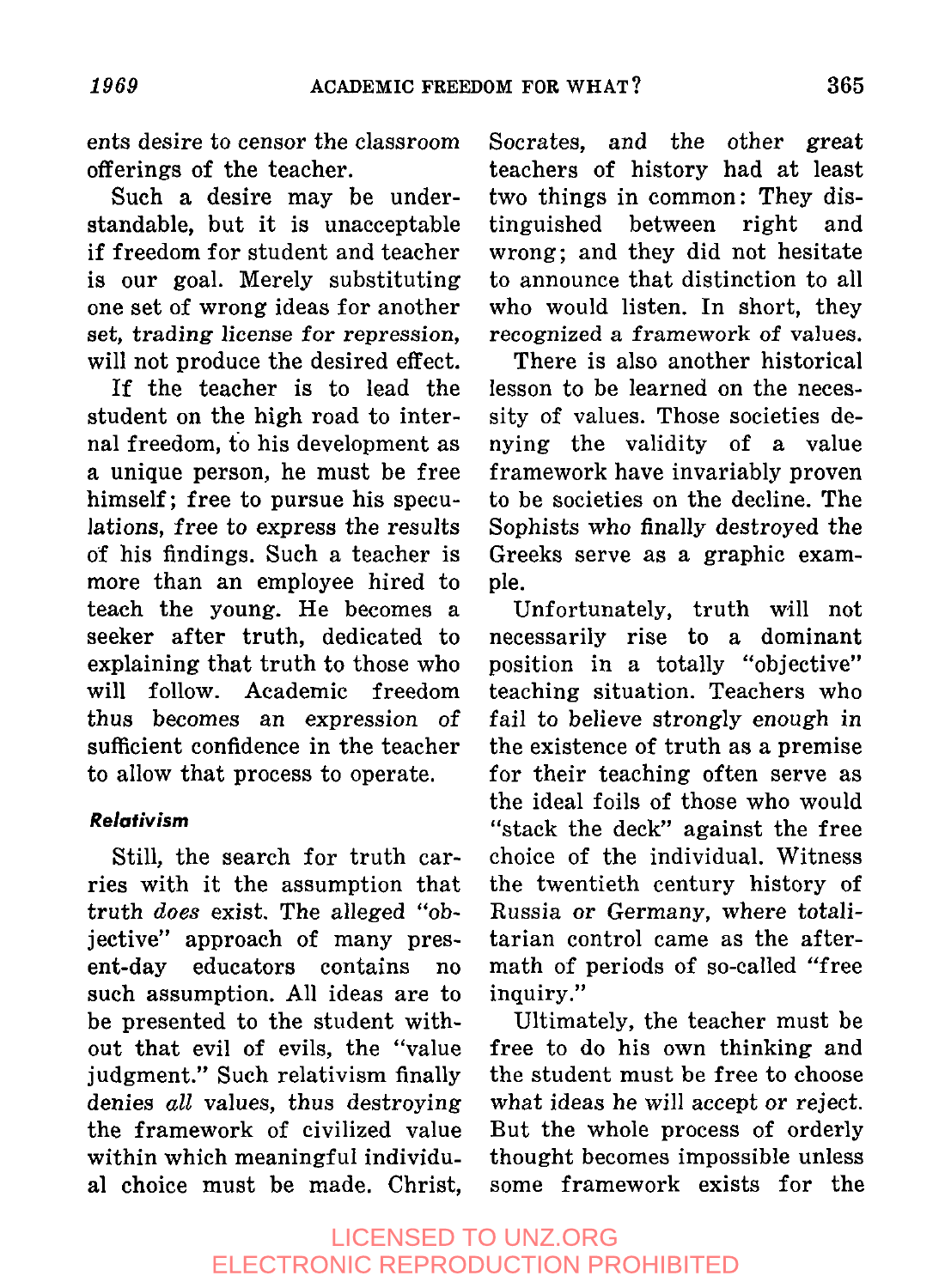process of thinking. A completely relativistic stance is doomed to endless internal contradiction. If, as a relativist, a man insists that one opinion is as good as ancther, what defense has he against a totally contradictory view? if all views are equally valid, one man's denial is as sound as another's affirmation. Such thinking can only "agree to disagree" in an endless (and pointless) discussion foredoomed never to reach a conclusion.

In a situation where "academic freedom" is so abused, it is small wonder that society finally balks at the prospect of the deforming educational process which results. Most men sense that freedora involves far more than the license to do as one pleases. Meaningful freedom has always implied responsibility, and responsibility demands self-control. Self-control presupposes guidelines within which the individual attempts to live in accord with accepted and acceptable standards. The denial of those standards and of the necessity for self-control in the name of "academic freedom" is as much a denial of true *freedom* for the individual as is an attempt to censor student and teacher in the classroom. Either way, genuine academic freedom suffers.

Much of the "sloppy rhetoric" on academic freedom to which

Sidney Hook referred originates within the ranks of the "intellectual" community - authors, editors, critics, and scholars, many of whom tend to be enamored of their own company. This love affair is sufficiently ingrown that all too often these mutually congratulatory purveyors of "modern" thought have come to regard any criticism of their position as an assault upon "academic freedom." The strength of this delusion is verified by the spectacle of the many professors who seem to view themselves as part of an embattled nonconformist minority despite the fact that in many cases all the members of their respective departments share the same ideological position.

#### **Outside Threats to Academic Freedom**

The pressures on academic freedom originating outside the academy are sometimes exaggerated. Most men of good will are extremely reticent to lend their support to any thoroughgoing censorship over ideas on the campus. The danger to academic freedom is perhaps less likely to result from public concern over what is being taught on campus than from increased control of the purse strings by governmental and quasi-governmental agencies. This very real threat to academic freedom, especially in research, is

### LICENSED TO UNZ.ORG ELECTRONIC REPRODUCTION PROHIBITED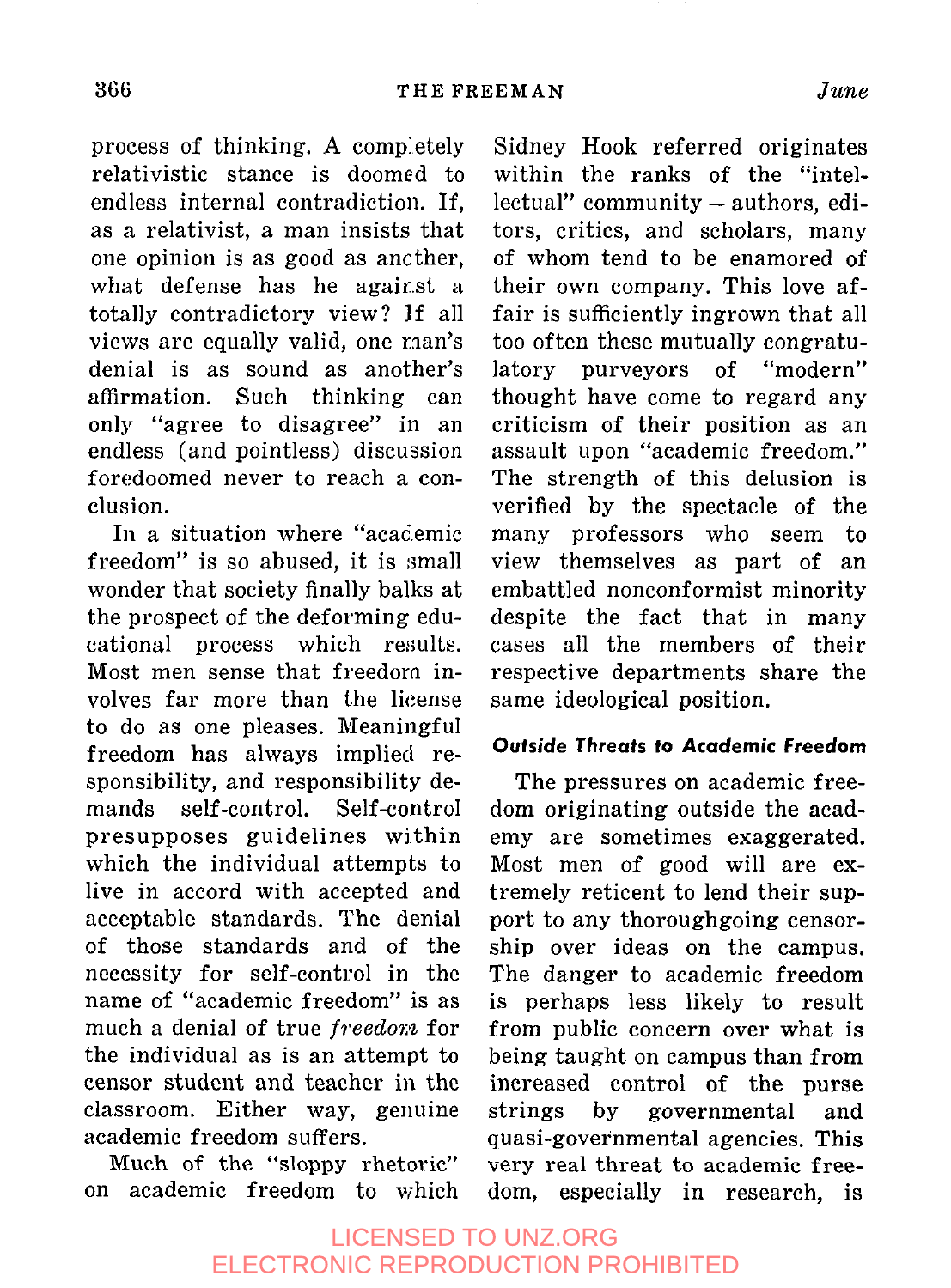rooted in the use of tax monies in the manipulation of higher education. This important matter will be further discussed a bit later in the context of public versus private financing of education. Let it suffice here to mention the serious threat of government control in higher education both directly, through subsidy of education with tax money, and indirectly, through corporate agencies holding government contracts.

#### **Threats from Within**

Though quick to complain of external threats to their academic freedom, professors seldom look to themselves, to the academic community itself, as the source of the trouble. As a case in point, consider the decline in standards which often has accompanied the mass production techniques of modern higher education:

To want to extend the boundaries of knowledge, or to conserve the wisdom of ancestors, some faith in the importance of learning, and in a Good that is more than private gain, is required. That lacking, the teacher becomes a hired hand, paid to do a chore ... The automobile-worker on the assembly line enjoys no special freedom; he has no duties which require a special freedom. And if the teacher willingly assists in the reduction of formal education to a mere degree-mill intended to keep young people very mildly occupied, as if they were in an inordinately expensive kindergarten, then he surely will lose his academic freedom....

Just what sort of academic freedom do these professor-employees expect? And just what sort do they deserve? What sacred trust are they guarding? Just how much do they themselves care about Truth ? Some of them have on their shelves no books but a few free copies of textbooks; some of them talk, when they meet together, only of salaries and faculty scandals ; some of them say that this state of affairs is a positive good, and look forward with relish to the demise of private foundations which, with intellectual snobbery, still cling to standards. $<sup>1</sup>$ </sup>

Academic freedom is further endangered from within by the growing tendency to substitute slogans for thought. Examples of such slogans abound. Appeals for increased emphasis upon proper training of individuals and higher standards within education are often denounced by teacher and administrator alike as "undemocratic." Secure in tenure, many professors seem more irritated than stimulated by a student with an inquiring mind or a colleague who holds differing views. Nicholas Berdyaev might have been addressing himself to the American scene when he remarked: "With sorrow we must recognize the fact that freedom is dear only

~ Russell Kirk, *Academic Freedom,* pp. 163, 177.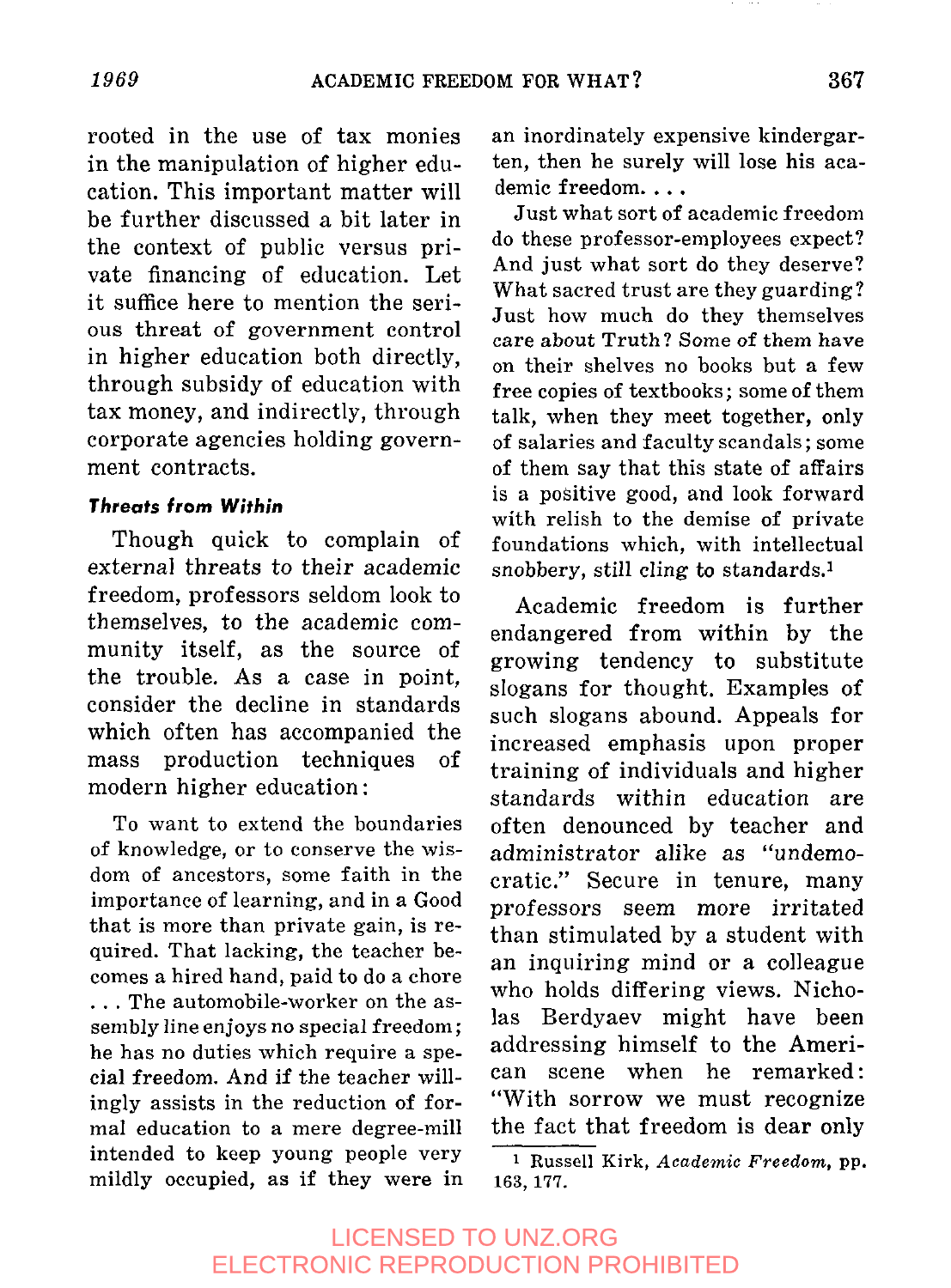to those men who think creatively. It is not very necessary to those who do not value thinking."<sup>2</sup>

With due allowance to the many creative thinkers and teachers throughout American education, the truth of Russell Kirk's severe indictment remains:

Though they may go through the motions of "research," they care precious little about the duty to extend the boundaries of knowledge, and not very much about the duty to conserve the knowledge of our civilization. The humiliating pressure which many administrators endeavor to exert upon teachers to *publish* - to publish just anything, anywhere, for the sake of the record  $-$  or to draw up enormous committee-reports about trivialities suggests that both administrators and teachers are ignorant of the true nature of academic freedom and academic dignity. All the administrator wants is some tangible evidence of busy-work to present to his trustees or to the state legislature; al}. the teacher wants is some sham-proof of his liveliness of mind that may bring him a two-hundred-dollar increase in salary. How much freedom do such men have? And how much do they deserve 73

#### **Political Activism**

In addition to those who misinterpret academic freedom as a

"freedom to do nothing," higher education is also faced with political activists who use their positions as a sanctuary from which politically motivated attacks can be launched against the rest of society. "Sanctuary" is a welladvised term. Such political activists never question the justice of their attacks, yet are the first to raise the cry of "academic freedom" over the inevitable reaction to their activity.

Learned Hand once remarked, "You cannot wear a sword beneath a scholar's gown." He was quite right. No one can simultaneously be advocate and scholar. Refusal to face this fact makes the political activist on the campus a primary offender against the academic freedom he constantly evokes.

Much of the student unrest on campus is directly traceable to faculty agitation, in which a privileged academic position is used to subvert the entire process. Such professors are often so busy in such causes that they neglect the very teaching and research which is the reason for the academic community's existence. Unless the teacher fulfills his duties to the system and convinces society he is discharging those duties, he can expect to lose the privileged base he has been granted. Academic freedom is not some irrevocable

<sup>2</sup> Nicholas Berdyaev, *The Realm Spirit and The Realm of Caesar,* p. 110.

<sup>3</sup> Russell Kirk, *Academic Freedom, p.* 162.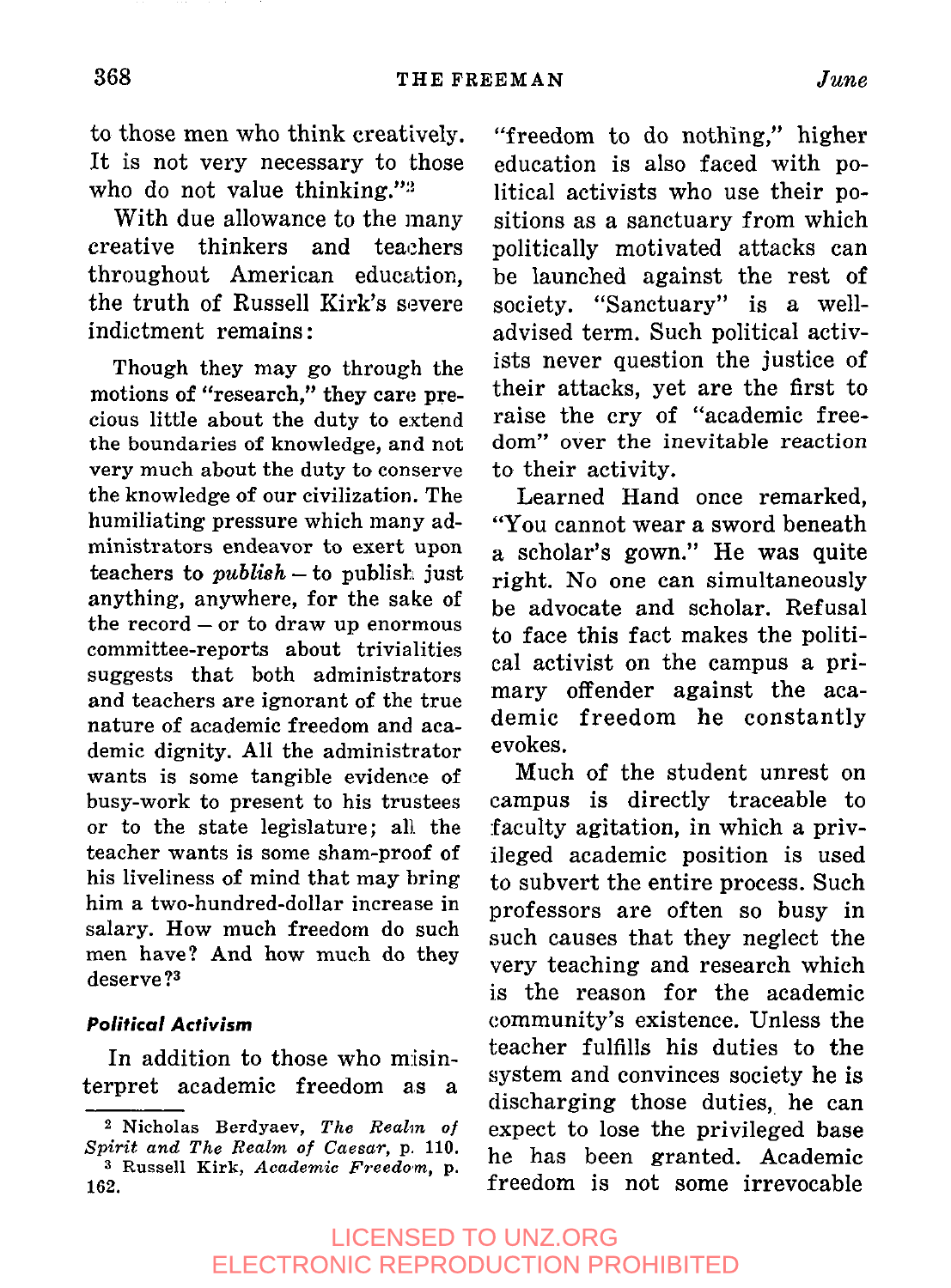grant. If it is lost, we all suffer, because the process of creative thinking suffers as does the development of truly free, inner-directed students. But any right is doomed unless its inevitably accompanying responsibilities are discharged.

While the professor has every right to take part in politics on his own, the current tendency to use the academy as an arsenal and staging ground for political combat is both unwarranted and dangerous. Considering the enormous overextension of government in our society, we may expect that when the academy is willing to lend itself to indoctrination and activism rather than education, the end result will be political regulation of that indoctrination. The state will prove to be a poor guardian of academic freedom.

The need is great for the academic community to put its own house in order. The image and the fact of an intellectual community devoted to pursuing the truth must be renewed. Meanwhile, the number of genuine teachers and scholars quietly pursuing their proper function is the cement which still holds the system together, despite all the destructive forces at work upon it.

This community of scholars needs protection on two fronts: from those outside the academy who would destroy freedom through excessive regulation, and from those inside the academy who would destroy the system through license. Unless faculties can regulate themselves from within, they may rest assured they will be regulated from without.

The central question remains then, "Academic Freedom for What?" The answer is two-fold: the pursuit of truth; and the simultaneous responsibility for developing individual students so self-disciplined, so internally free as the result of their knowledge of civilized standards and human responsibilities, that the core of values constituting civilization will be consistently reflected in their behavior. That is the road to salvation for not only the academic community, but for every~ one in society. In a word, academic freedom is the freedom to perform the task peculiar to proper education. When the academic community takes other roles unto itself, it does so at the dual risk of failing in its own function while tempting other elements in society to usurp and corrupt the educational function.  $\bullet$ 

*The next article of this series will discuss "Revolt on the Campus."*

## LICENSED TO UNZ.ORG ELECTRONIC REPRODUCTION PROHIBITED